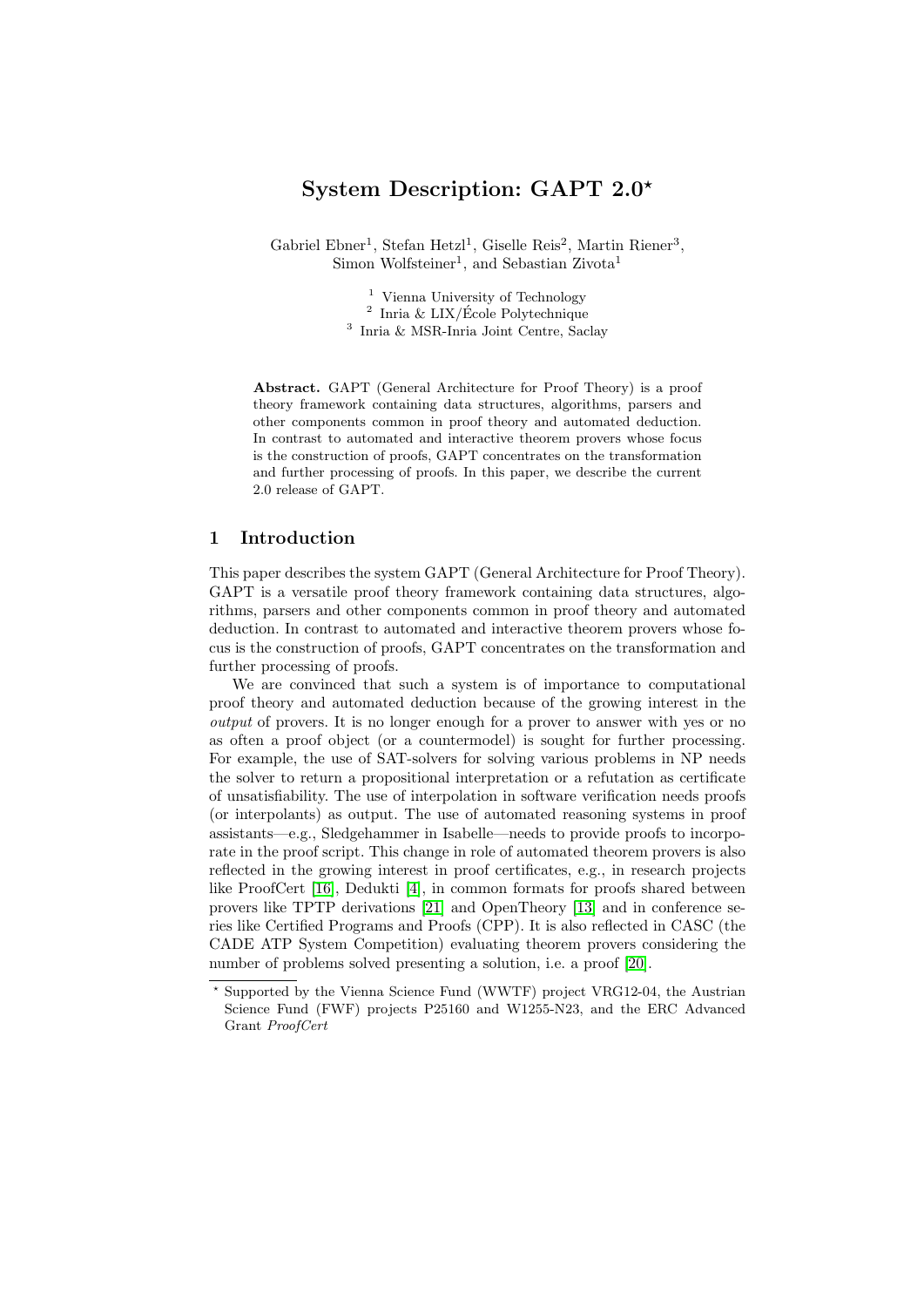2 Ebner et al.

GAPT provides a rich reservoir of functionality for the transformation and further processing of formal proofs in a uniform framework. GAPT contains interfaces to a variety of automated reasoning systems including first-order provers, SAT-solvers and SMT-solvers. Thus it provides a platform which is well-suited not only for computational proof theory but also for the cooperation of automated provers.

GAPT has been used as an environment to experiment with the implementation of several specific algorithms and tools: cut elimination by resolution [\[3,](#page-7-1)[10,](#page-7-2)[2\]](#page-7-3), post-processing of resolution proofs [\[12,](#page-8-4)[14\]](#page-8-5), cut introduction [\[7,](#page-7-4)[11,](#page-8-6)[8,](#page-7-5)[9\]](#page-7-6), and inductive theorem proving based on tree grammars [\[6\]](#page-7-7). In addition to these applications, the graphical user interface has been described in detail in [\[5,](#page-7-8)[14\]](#page-8-5) and GAPT's use of expansion trees for proof import in [\[17\]](#page-8-7). Using a single system for these applications had a synergistic effect since all these algorithms share a common basis. This basis has been developed and extended into the GAPT system which has now reached a level of maturity to be of interest for its own sake. We mark this occasion by the release of version  $2.0<sup>4</sup>$  $2.0<sup>4</sup>$  $2.0<sup>4</sup>$  and the first system description of GAPT as a whole. GAPT is implemented in Scala and licensed under the GNU General Public License. It is available at

#### <https://logic.at/gapt>

#### 2 Features

Formulas. Terms and formulas are uniformly represented as expressions in a simply typed lambda calculus with multiple base sorts. This representation allows considerable code reuse: for example, substitutions are only defined once for terms, atoms, formulas, etc. While these are all represented as lambda expressions, they are each instance of a more specific Scala type as well: FOLAtom is a subtype of HOLFormula, which is in turn a subtype of LambdaExpression. These Scala types are determined at run-time using smart constructors. In this way, we support type-safe programming with defined subsets of LambdaExpression. GAPT allows arbitrary Unicode strings as names for constants, variables, predicate symbols, etc.

Proofs. GAPT contains an implementation of a standard sequent calculus LK for classical higher-order logic as well as a version of the sequent calculus using Skolem terms instead of eigenvariables (LKsk, see [\[10\]](#page-7-2) for details). In addition, it contains resolution calculi:  $\mathcal{R}_{al}$  (see [\[10\]](#page-7-2)) which is a labelled variant of Andrew's  $\mathcal{R}$  [\[1\]](#page-7-9) and a standard first-order resolution calculus. GAPT also contains expansion proofs [\[15\]](#page-8-8), a generalisation of the notion of Herbrand-disjunction to arbitrary formulas in higher-order logic. The proof objects in these calculi are automatically validated during the construction of each inference, preventing ill-formed proofs. This eager validation has been highly valuable for the early

<span id="page-1-0"></span><sup>4</sup> For a list of changes and new features in the 2.0 release specifically, please refer to the release notes: <https://github.com/gapt/gapt/blob/master/RELEASE-NOTES.md>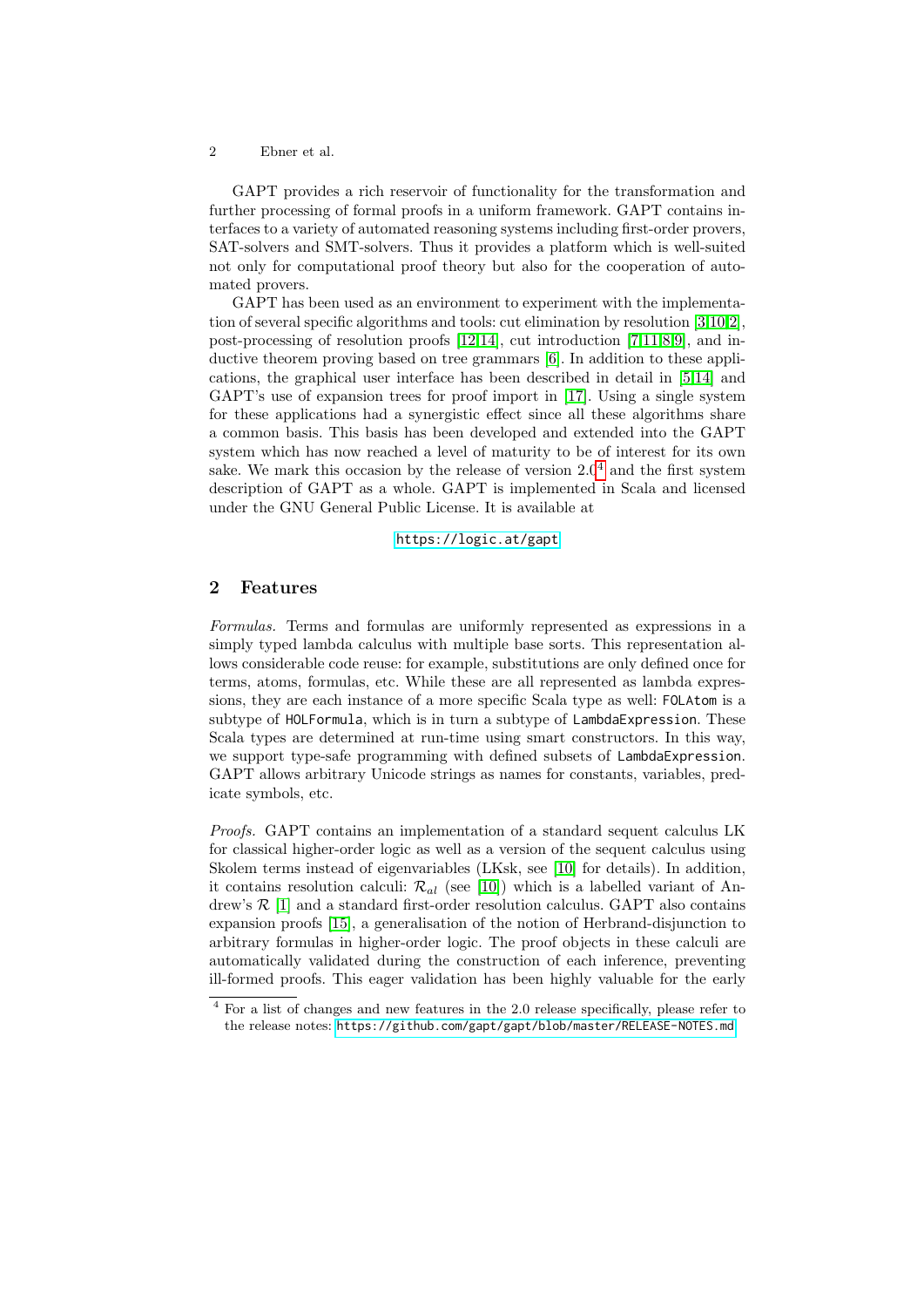detection of bugs. Our main focus is on tree-like proofs in first and higher-order logic, these usually have less than 1000 inferences. In resolution, GAPT can work with dag-like proofs of about 10000 inferences.

Algorithms. GAPT contains a number of basic algorithms like transformations between the above-mentioned proof calculi, Skolemisation and regularisation of sequent calculus proofs, naive and structural first-order clause normal form transformations, proof pruning, etc. More advanced algorithms include: Gentzen-style cut elimination in the sequent calculus, interpolation in first-order proofs and a built-in tableaux prover for (classical) propositional logic as a quick way to generate propositional sequent calculus proofs.

First-order theorem proving. GAPT interfaces with several first-order theorem provers: it can invoke and import proofs from Vampire, the E prover, and Prover9. There is specific proof import code for Prover9, which successfully imports more than 99% of the Prover9 solutions in the TSTP [\[19\]](#page-8-9) as GAPT resolution proofs. In addition, there is a general purpose import for TPTPproofs based on proof replay, which currently imports 34% of the FOF and CNF solutions in the TSTP from a total of 12 different provers. We are currently also developing leanCoP-specific import code [\[17\]](#page-8-7) to have reliable import for non-resolution first-order provers.

SAT- and SMT-solving. GAPT is able to export formulas as SMT-LIB benchmarks and can check their satisfiability modulo  $OF$  UF with an arbitrary SMT-LIB compliant SMT-solver. This interface natively supports many-sorted logic, and works with at least Z3, CVC4, and veriT. Proof import is implemented for the QF UF logic for veriT, see [\[17\]](#page-8-7). For propositional formulas, GAPT writes DIMACS files and can use any DIMACS-compliant SAT-solver to check their satisfiability and import satisfying assignments. We support Glucose, Sat4j, and miniSAT out of the box—adding support for other solvers usually only requires specifying the executable path. In addition, GAPT also provides an interface to solvers for the MaxSAT optimization problem, such as OpenWBO and the MaxSAT solver in Sat4j.

User interfaces. GAPT comes with two user interfaces: the system's full functionality is available via a customised Scala shell, thus providing a flexible and scriptable command-line interface. In addition, GAPT provides a graphical user interface, prooftool, to conveniently display large proofs and other objects. For example, prooftool also includes a viewer for expansion trees with a point-andclick interface to selectively expand quantifiers, see [\[12\]](#page-8-4). Large proofs in LK can be visualized using a so-called Sunburst viewer [\[14\]](#page-8-5). Sunburst visualisations are radial, space-filling representations of hierarchical information [\[18\]](#page-8-10): instead of a tree, the inferences in a proof are displayed as concentric rings.

These logics, proof systems and interfaces with other provers are not intended to be a final fixed set of features in GAPT. The system's architecture allows the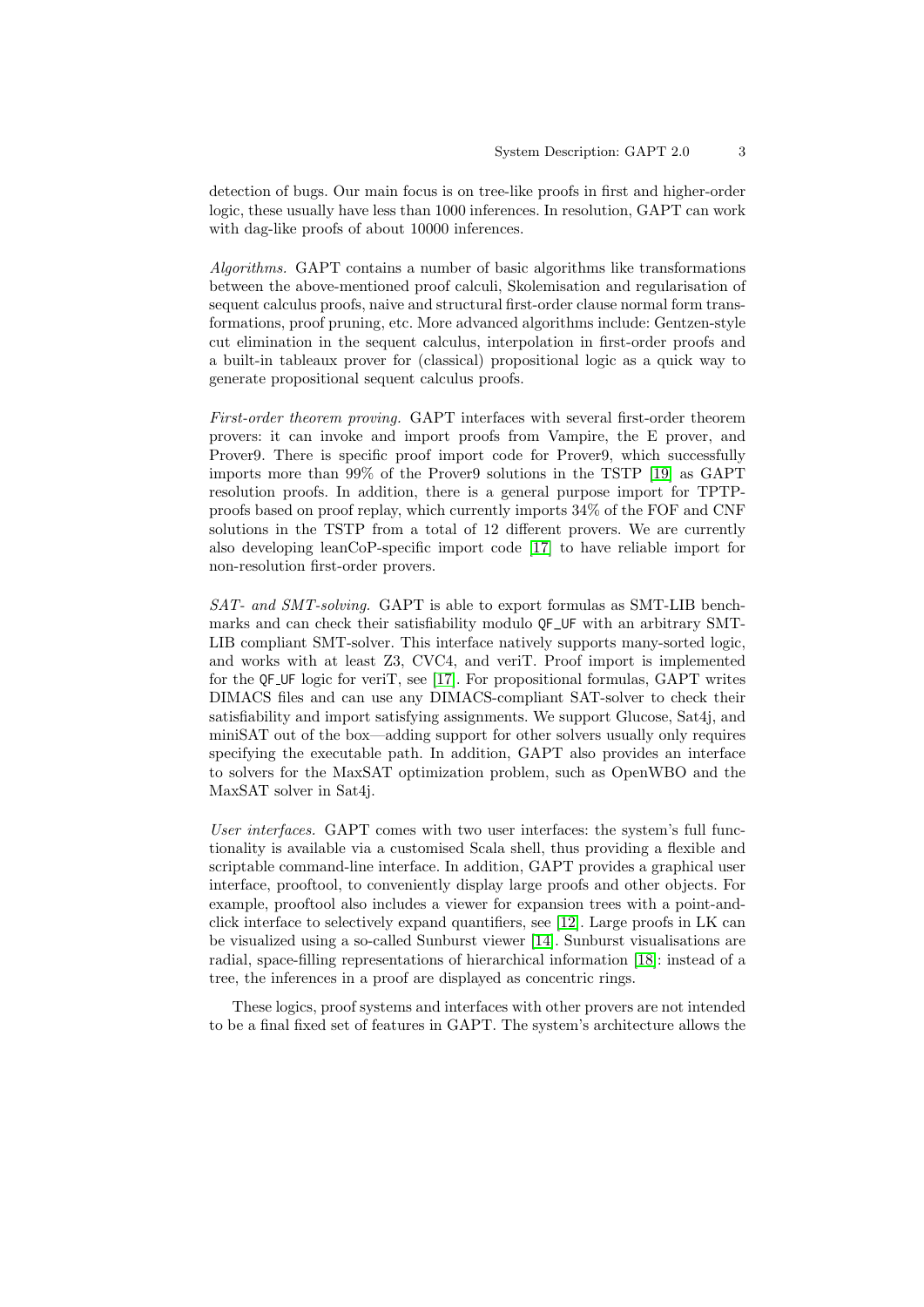4 Ebner et al.

implementation of extensions, so new logics and proof systems can be added as they become necessary while having a versatile collection of tools readily available for tests and analysis.

## 3 Example

Figure [1](#page-4-0) shows a first-order prover utilising the GAPT API. This example is not meant to implement a practically relevant, efficient, or short prover, but to illustrate the features provided by GAPT. The prover continuously generates new instances of clauses in the input clause set by unifying literals of opposite polarity. The done set contains the clauses where the pairwise unifiers have already been computed, in each iteration we pick a clause from the todo queue and unify it with all clauses in done. When the set of instances becomes proposition-ally unsatisfiable (which we check using the Sat4j SAT solver<sup>[5](#page-3-0)</sup>), we minimize the number of instances using minimalExpansionSequent and convert the instances to a proof in LK using ExpansionProofToLK. The resulting proof is then displayed in a GUI window using prooftool.

Utilising the functionality already provided by GAPT, we can concentrate on the actual algorithm, while the interface and "glue code" is already implemented for us, such as:

- formula parsing
- robust structural clausification (including Skolemisation)
- unification, matching and substitution
- SAT solver interface
- proof construction (and validation)
- proof simplification
- graphical visualisation of the resulting proof

This example prover can be immediately executed from the binary distribu-tion of GAPT<sup>[6](#page-3-1)</sup>, without installing any other extra dependencies. It will read the problem from standard input, refute it, and then open the resulting proof in the graphical user interface:

```
./ gapt . sh instprover . scala < example . in
```
This usage of GAPT scripts is convenient for early prototyping. But should our prototype develop into a larger project, we are not stuck with developing it as a single file. Since GAPT is available as a Scala library from the JCenter repository, it can be added as a dependency for another project by adding a single line to its sbt build script. This way, we can seamlessly move from a small prototype to a full-fledged separate project.

<span id="page-3-0"></span><sup>5</sup> We use Sat4j as it is bundled with GAPT. To use another solver, it is enough to replace Sat4j with Glucose or MiniSAT in the source code.

<span id="page-3-1"></span><sup>6</sup> This example is included in the examples/scriptability directory in the binary distribution of GAPT.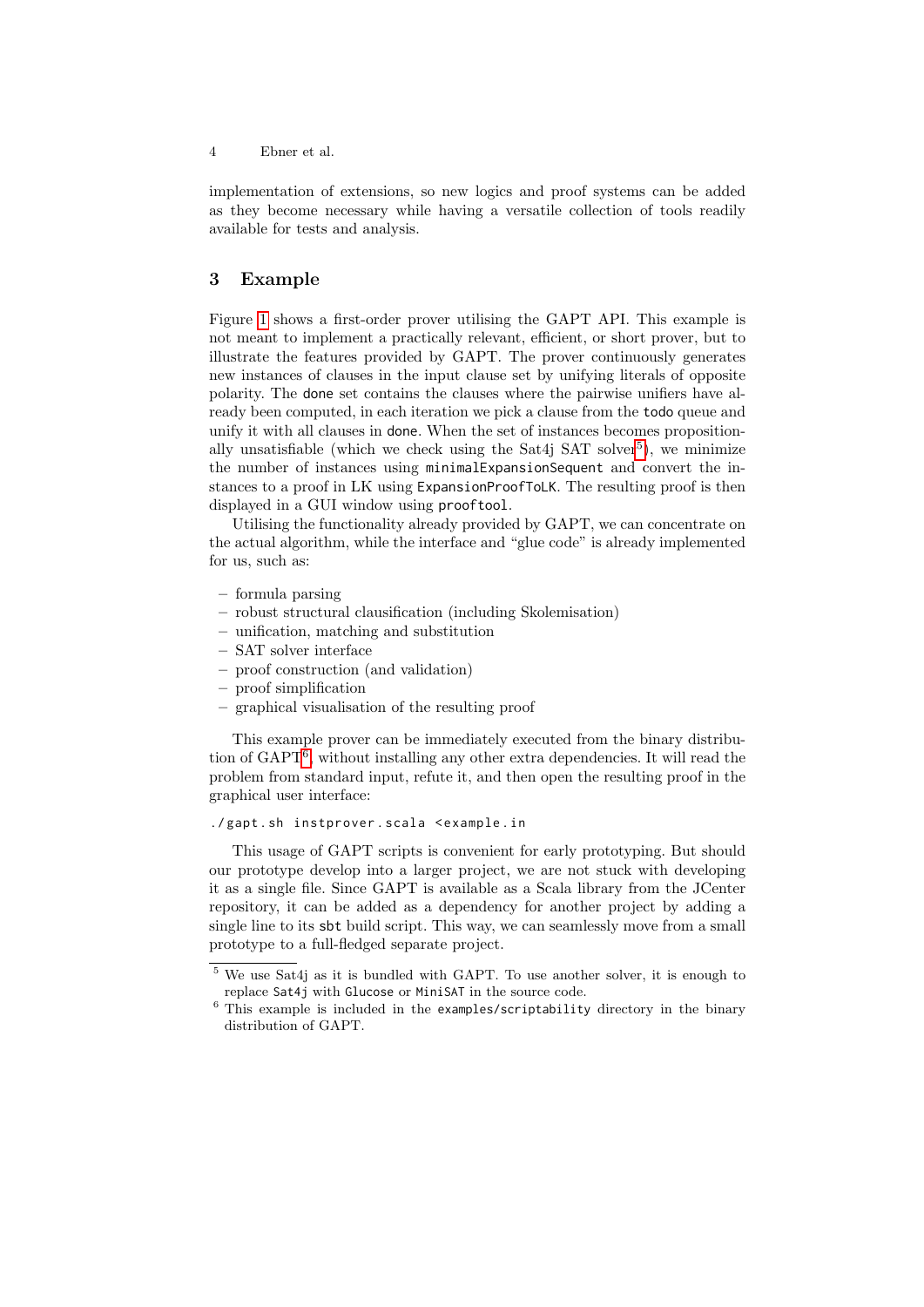```
import scala . collection . mutable
// Parse input
val sequent = Stream.continually (Console.in.readLine()).
  takeWhile ( _ != null ). map ( _ . trim ) . filter ( _ . nonEmpty ).
  map ( parseFormula ) . map ( univclosure ( _) ) ++: Sequent ( )
// Transform into clause normal form
val (cnf, justifications, definitions) = structuralCNF (sequent,
    generateJustifications = true , propositional = false )
// Main loop
val done = mutable.Set[FOLClause]()
val todo = mutable. Queue [FOLClause] (cnf. toSeq: _*)
while (Sat4j solve (done ++ todo) isDefined) {
  val next = todo . dequeue ()
  if (! done . contains ( next )) for {
    clause2 <- done
    clause1 = FOLSubstitution (
      rename ( freeVariables ( next ) , freeVariables ( clause2 )))( next )
    (atom1, index1) <- clause1.zipWithIndex.elements
    ( atom2 , index2 ) <- clause2 . zipWithIndex . elements
    if ! index2 . sameSideAs ( index1 )
    mgu <- syntacticMGU (atom1, atom2)
  } todo ++= Seq ( mgu ( clause1 ) , mgu ( clause2 ))
  done += next
}
// Postprocessing
val instances = for ( clause <- cnf ) yield clause ->
  ( for { inst <- done ++ todo
          subst <- syntacticMatching (
            clause . toFormula , inst . toFormula )
       } yield subst ). toSet
val expansion = expansionProofFromInstances (
  instances . toMap , sequent , justifications , definitions )
val Some (minimized) = minimalExpansionSequent ( expansion, Sat4j)
val lkProof = ExpansionProofToLK ( minimized )
// Visualisation
prooftool ( lkProof )
```
<span id="page-4-0"></span>Fig. 1. instprover.scala: Instantiation-based first-order prover with graphical proof output

 $p(0,y)$  &  $(p(x,f(y)) \rightarrow p(s(x),y))$  $(p(x, c) \rightarrow q(x, g(x)))$  &  $(q(x, y) \rightarrow r(x))$  &  $-r(s(s(s(s(0))))$ 

Fig. 2. example.in: Example input for the prover from Figure [1](#page-4-0)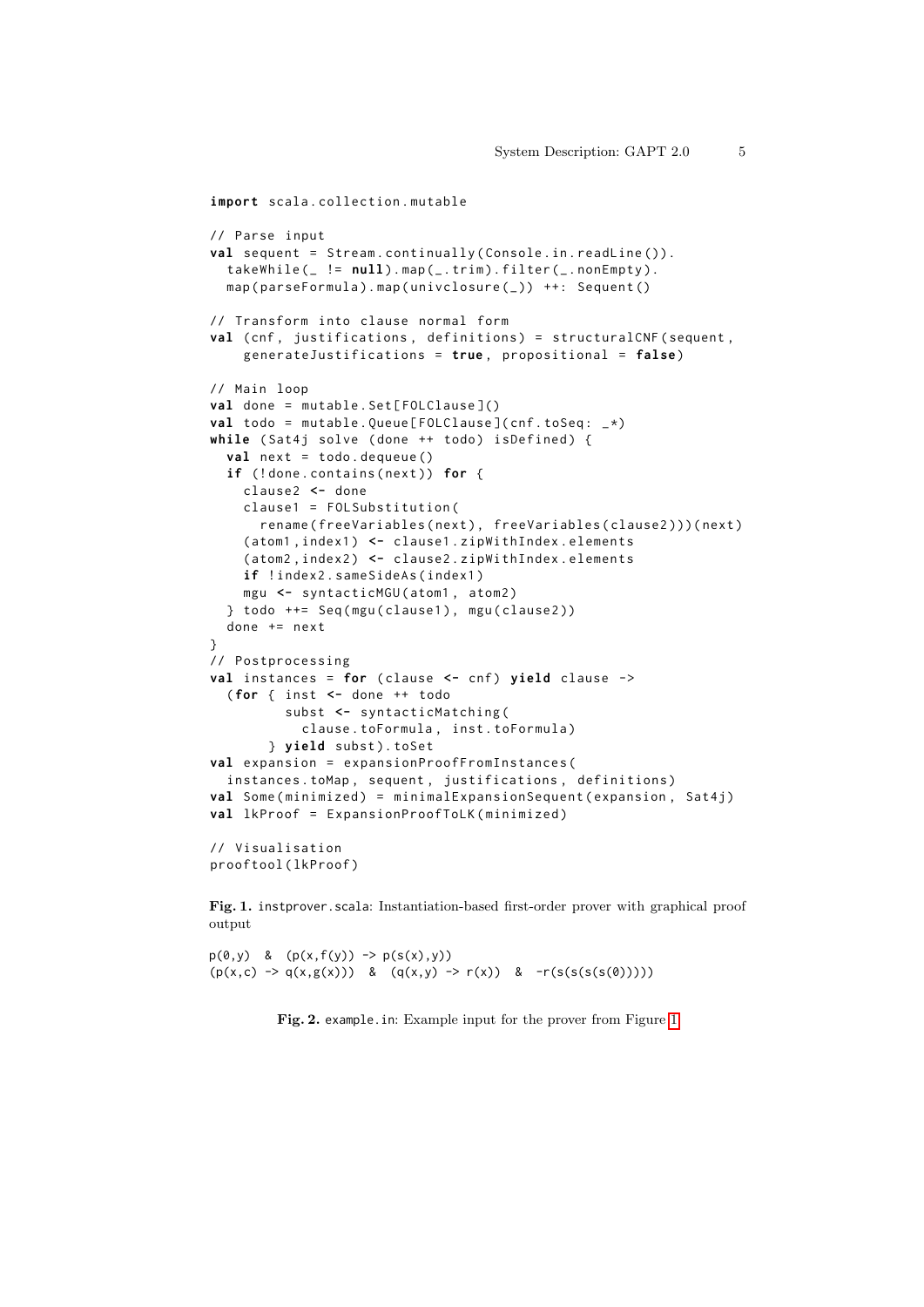6 Ebner et al.



Fig. 3. Graphical visualisation of the resulting proof using the expansion tree viewer.

## <span id="page-5-0"></span>4 Applications

We have used GAPT primarily as a basis for prototype implementations of newly developed algorithms. We briefly review these applications here, highlighting the aspects of the GAPT-system which are of particular relevance.

Cut elimination by resolution (CERES). This is a method for cut elimination which is based on using a resolution theorem prover to generate a skeleton structure for a cut-free proof. This method has been applied to show that Fürstenberg's topological proof of the infinity of primes can be transformed into Euclid's original proof by cut elimination [\[2\]](#page-7-3). The CERES method depends heavily on several non-trivial proof transformation like the Skolemisation of proofs with cut or the combination of a resolution refutation of a clause set  $\mathcal C$  with cut-free sequent calculus proofs  $\psi_C$  of  $\Gamma \vdash \Delta \circ C$  for  $C \in \mathcal{C}$  to a sequent calculus proof with only atomic cuts. To analyse the results produced by CERES, expansion tree extraction and visualisation is used.

Cut introduction. GAPT has been used as basis for the implementation of a method for cut introduction (i.e., lemma generation) [\[11,](#page-8-6)[8,](#page-7-5)[9\]](#page-7-6). This method is based on a structural analysis of expansion trees using tree grammars. It relies heavily on the flexible use of expansion trees and on the interface to MaxSATsolvers which are used to compute minimal tree grammars. Hence GAPT also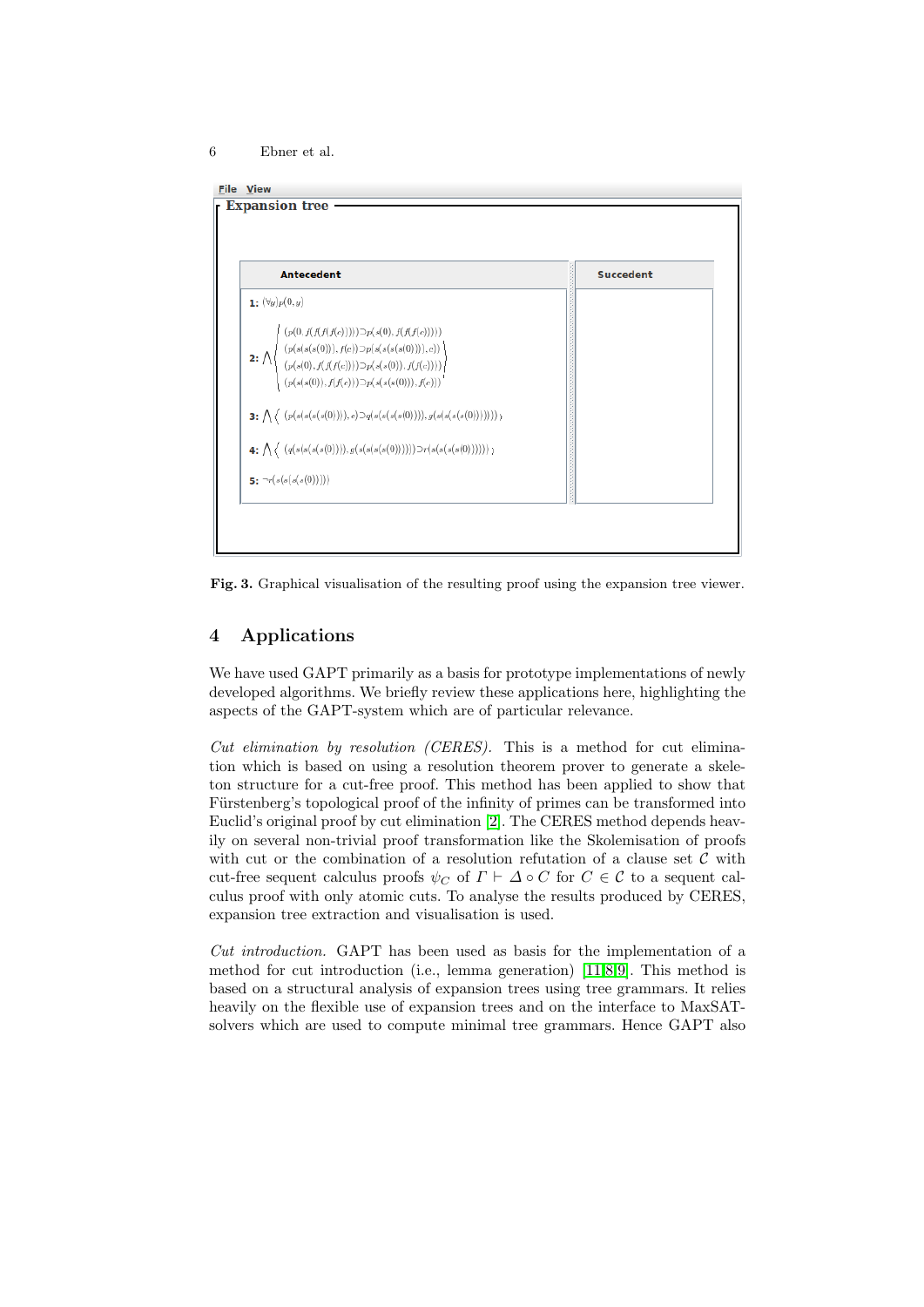contains an implementation of some tree grammars. As database for the testing and evaluation this algorithm, the TSTP and the reliable Prover9 import have proved indispensable.

Inductive theorem proving based on tree grammars. Currently, GAPT is used for a prototype implementation of an inductive theorem prover based on the method described in [\[6\]](#page-7-7). This being a generalisation of the method for cut introduction to induction, it also benefits from the availability of proof transformations and the flexible handling of expansion trees and tree grammars as described above. In addition, for this application, the use of resolution provers and SMT-solvers for generating instance proofs is necessary.

Teaching. GAPT is used, along with several automated theorem provers, in a graduate course on automated deduction taught at the Vienna University of Technology. The students are asked to perform various computational experiments relating run-time, size of output, and other parameters of various algorithms. For example: naive clause form transformation by distributivity vs. Tseitin transformation, a SAT-solver on sequences of propositional tautologies of varying proof complexity, a first-order resolution prover vs. a SAT-solver on a propositional clause set and on ground instances of a first-order clause set. Such comparisons crucially rely on having a uniform framework with interfaces to different automated reasoning systems.

#### 5 Future Work and Conclusion

We are currently implementing a tactics language for the more convenient input of formal proofs which will make it into the next release. A built-in superpositionbased theorem prover will be included in the next release as well, enabling more efficient proof replay without external dependencies. As further future work, we plan to implement support for a wider variety of different proof calculi (e.g., natural deduction) and logics (e.g., intuitionistic logic). In addition, we are looking to extend the existing support for multiple uninterpreted base sorts to interpreted sorts such as integers and arrays, and interface them with the built-in theories of SMT solvers. We will continue to use the system for the applications described in Section [4.](#page-5-0)

The power of GAPT comes from the integration of a wide variety of different systems (e.g. SAT-solvers, SMT-solvers, resolution and connection provers) and the flexibility of combining them using a large number of standard algorithms and transformations, all within one uniform framework. GAPT is developed in Scala which, on the one hand, permits elegant functional code close to mathematical definitions, but on the other hand also provides access to the whole Java library, including, e.g., Swing, on which prooftool is based. GAPT has already proved very useful for the development of and experiments with new algorithms in computational proof theory and automated deduction and we are convinced that it will continue to do so.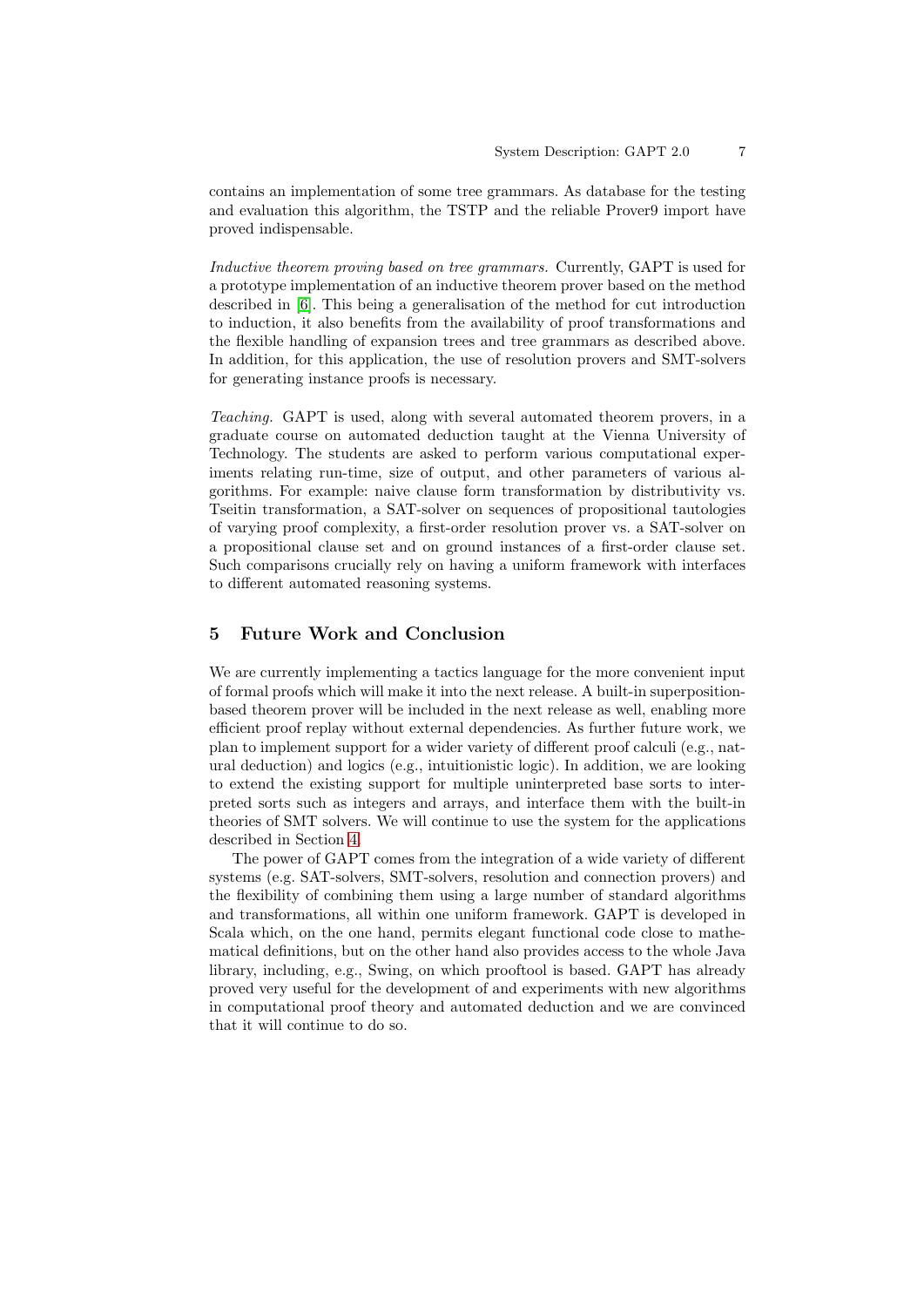While GAPT already interfaces with a large number of external provers, we always try to expand our support to other provers. As next steps we plan to add support for the DRUP format used by SAT solvers, and to add proof import for first-order provers that employ inferences rules that go beyond the standard resolution calculus, such as the splitting rule in SPASS. Adding support for a new prover takes a considerable amount of work, ranging from minute details such as recognizing different headers in the output files to supporting new proof systems. We hope that GAPT will benefit from further efforts in the standardisation of proof output.

Acknowledgements. The authors would like to thank the following students, researchers, and software developers for their contributions to the development of GAPT (in alphabetic order): Alexander Birch, Cvetan Dunchev, Alexander Leitsch, Tomer Libal, Bernhard Mallinger, Olivier Roland, Mikheil Rukhaia, Christoph Spörk, Janos Tapolczai, Daniel Weller, and Bruno Woltzenlogel Paleo.

### References

- <span id="page-7-9"></span>1. Andrews, P.B.: Resolution in Type Theory. Journal of Symbolic Logic 36(3), 414– 432 (1971), <http://dx.doi.org/10.2307/2269949>
- <span id="page-7-3"></span>2. Baaz, M., Hetzl, S., Leitsch, A., Richter, C., Spohr, H.: CERES: An Analysis of Fürstenberg's Proof of the Infinity of Primes. Theoretical Computer Science 403(2– 3), 160–175 (2008)
- <span id="page-7-1"></span>3. Baaz, M., Leitsch, A.: Cut-elimination and Redundancy-elimination by Resolution. Journal of Symbolic Computation 29(2), 149–176 (2000)
- <span id="page-7-0"></span>4. Boespflug, M., Carbonneaux, Q., Hermant, O.: The  $\lambda H$ -calculus modulo as a universal proof language. In: Pichardie, D., Weber, T. (eds.) Proceedings of PxTP2012: Proof Exchange for Theorem Proving. pp. 28–43 (2012)
- <span id="page-7-8"></span>5. Dunchev, C., Leitsch, A., Libal, T., Riener, M., Rukhaia, M., Weller, D., Paleo, B.W.: PROOFTOOL: a GUI for the GAPT framework. In: Kaliszyk, C., Lüth, C. (eds.) Proceedings 10th International Workshop On User Interfaces for Theorem Provers (UITP) 2012. EPTCS, vol. 118, pp. 1–14 (2012)
- <span id="page-7-7"></span>6. Eberhard, S., Hetzl, S.: Inductive theorem proving based on tree grammars. Annals of Pure and Applied Logic 166(6), 665–700 (2015)
- <span id="page-7-4"></span>7. Hetzl, S.: Project Presentation: Algorithmic Structuring and Compression of Proofs (ASCOP). In: et al., J.J. (ed.) Conference on Intelligent Computer Mathematics (CICM) 2012. Lecture Notes in Artificial Intelligence, vol. 7362, pp. 437–441. Springer (2012)
- <span id="page-7-5"></span>8. Hetzl, S., Leitsch, A., Reis, G., Tapolczai, J., Weller, D.: Introducing Quantified Cuts in Logic with Equality. In: Demri, S., Kapur, D., Weidenbach, C. (eds.) Automated Reasoning - 7th International Joint Conference, IJCAR. Lecture Notes in Computer Science, vol. 8562, pp. 240–254. Springer (2014)
- <span id="page-7-6"></span>9. Hetzl, S., Leitsch, A., Reis, G., Weller, D.: Algorithmic introduction of quantified cuts. Theoretical Computer Science 549, 1–16 (2014)
- <span id="page-7-2"></span>10. Hetzl, S., Leitsch, A., Weller, D.: CERES in Higher-Order Logic. Annals of Pure and Applied Logic 162(12), 1001–1034 (2011)

<sup>8</sup> Ebner et al.